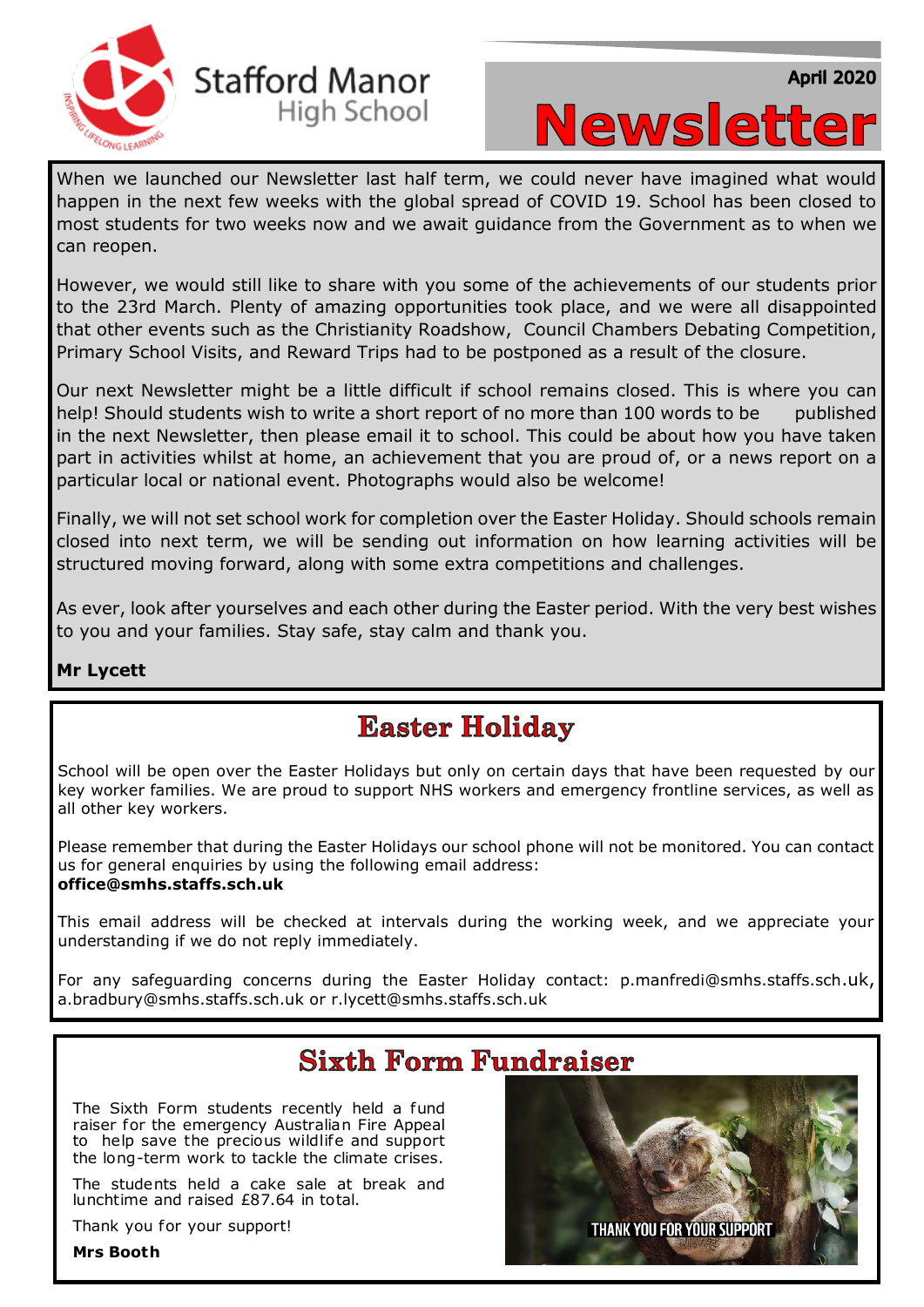### **World Book Day: 5th March 2020**





WORLD BOOK DAV

Students and staff took part in World Book Day on 5 March 2020. The fantastic event was organised by Mrs Thorley, Mrs Gurmin and the Student Council. The outfits were truly amazing and so much effort and thought were put into the event.

Various activities took place at break and lunchtime and £349 was raised for the library.

Prizes were also awarded for best costume! In first place was Mr Tomblin; second place was Mrs Jones and third place was Mr Mainwaring.

"Well done everyone and keep reading!"

#### **Mrs Thorley and Mrs Gurmin**



*Can you spot your teacher?!*

# **Careers Fair: 12th February 2020**

We hosted our 2<sup>nd</sup> Annual Careers fair on Wednesday 12<sup>th</sup> February. It was a great opportunity for our older students to talk to a range of organisations and employers to learn more about the different pathways they could take when they leave school. For the younger pupils it was their first chance to consider ideas for their future. At the end of the fair a number of parents joined their sons and daughters to talk to our exhibitors.

**Date for your Diary** : Our next Careers fair will be Wednesday 10th February 2021. If you know of any organisation who would like to take part in this event please contact us with their details.

We would also like to develop an Alumni network for our students. This is a chance to share the career experiences of our former students and the different career pathways they have followed both locally and further afield. If you would like to be involved please contact us.

#### **Mrs Burns**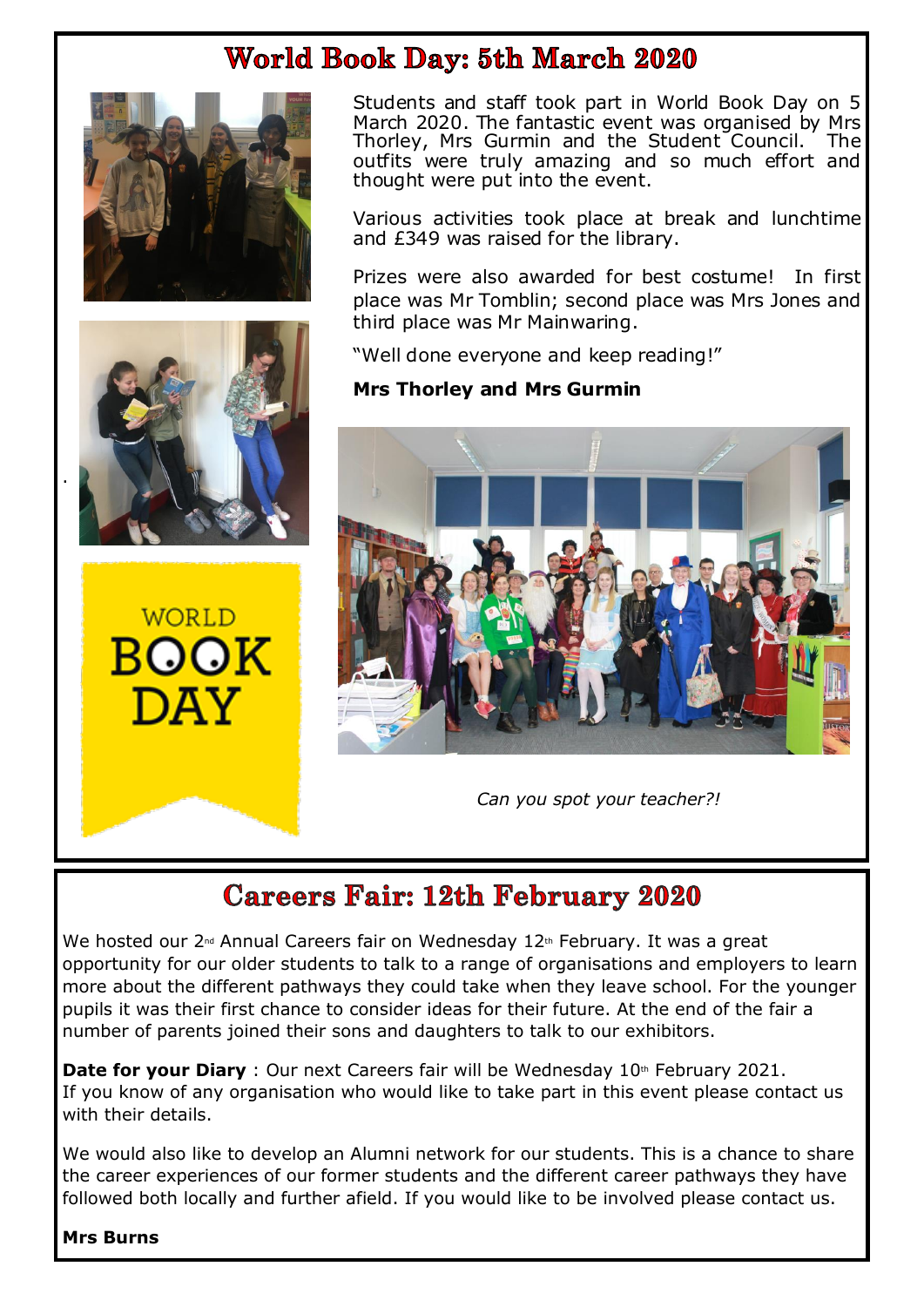# **First World War Battlefields Visit**



Four students had the opportunity to take part in a visit to the battlefields of the First World War. Beckie, Maya, Jack and Oliver were truly outstanding ambassadors for the school and threw them-<br>selves into the whirlwind ride of activities. They even powered through icy winds and sideways rain.

They visited many battlefield sites, museums and cemeteries, and they engaged fully with the tour guides and other students from other parts of the country.

The students really did do Stafford Manor proud and showed the type of students we have at this great school.

Over the next few months they will be taking part in a legacy project to keep alive the memories of the fallen from the First World War, so watch this space.

#### Mr Mainwaring

### **Debate Competition: 10th March 2020**



On Tuesday 10 March, the first event of the<br>Youth Net Debate League took place at Stafford Manor High School. The students went up against a team from King Edward VI High School. Jack, Isabel and Dante debated the motion "The Internet is Bad".

The team did brilliantly, coming up with some really creative arguments in a very short amount of time. The judges were particularly<br>impressed with the vocabulary of Jack and Izzy and the rebuttal that Dante included in her speech. Sadly the team did not win this round but there are two more rounds to go until the winners of the league are announced.

#### **Mrs Thorley**